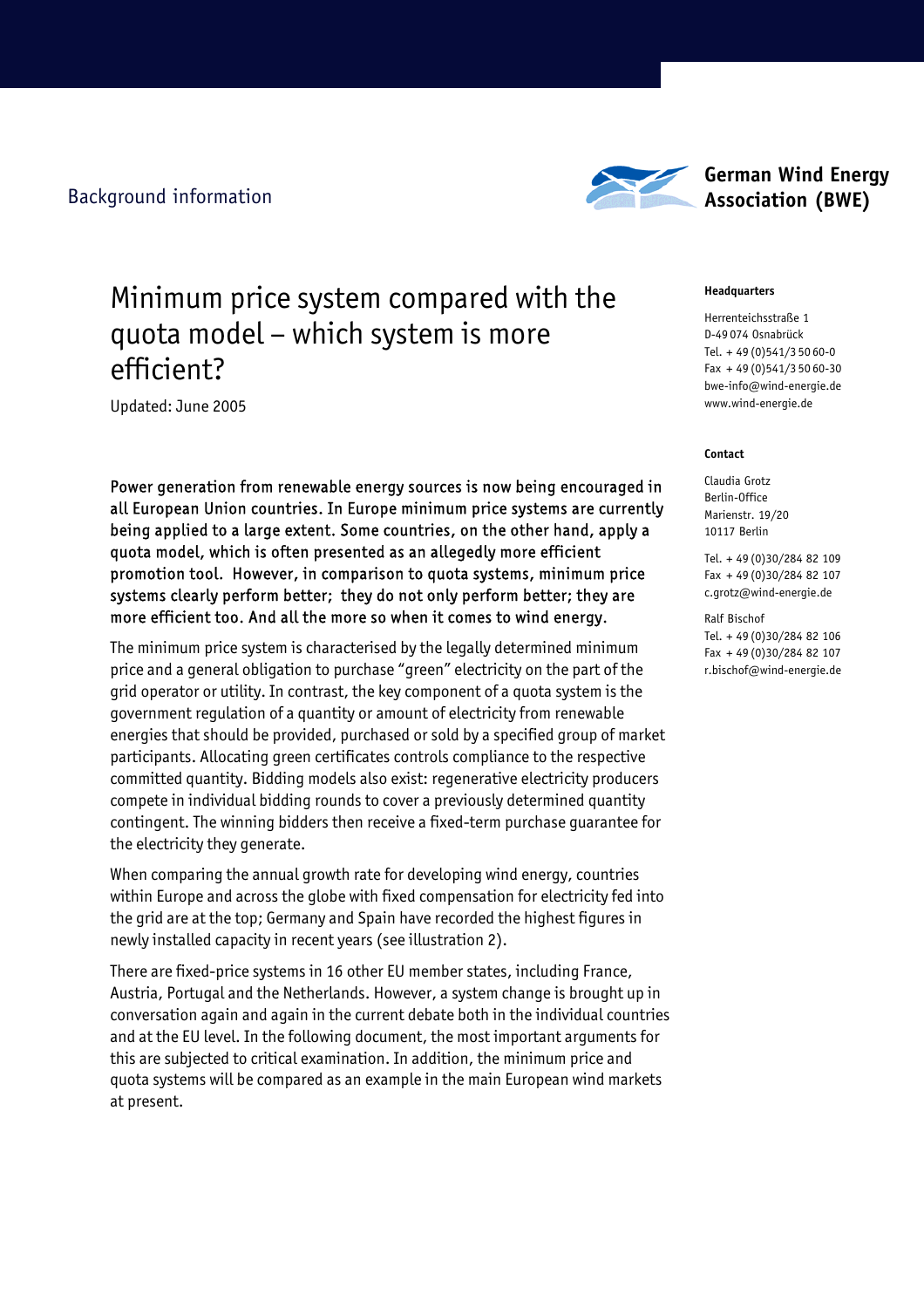

### Claim number 1:

# "Quota systems lead to lower prices when compared to minimum price systems".

Quota system advocates argue with examples of increased competition among producers and reduced prices for electricity from renewable energies. However, the empirical findings suggest otherwise. The following illustration, entitled 'Prices for Wind Electricity', shows prices for electricity produced from new wind turbines in various EU countries.

### Illustration 1:

|                       | Price of Wind electricity in comparison (2004/2005) |                  |           |                                                       |
|-----------------------|-----------------------------------------------------|------------------|-----------|-------------------------------------------------------|
|                       |                                                     |                  |           |                                                       |
| Germany               | $6.2 - 8.5$ Cent                                    |                  |           |                                                       |
| France                |                                                     | 8.4 Cent         |           |                                                       |
| Portugal              | $7.5 - 7.9$ Cent                                    |                  |           |                                                       |
| Austria               |                                                     | 7.8 Cent         |           |                                                       |
| Spain                 | $6.3 - 7.5$ Cent                                    |                  |           |                                                       |
| Greece                | 6.4 Cent                                            |                  |           |                                                       |
| <b>Netherlands</b>    |                                                     | $9.6 - 9.9$ Cent | XX.       |                                                       |
|                       |                                                     |                  |           |                                                       |
| Italy                 |                                                     |                  |           | 15.5 Cent                                             |
| <b>United Kingdom</b> |                                                     |                  | 10.1 Cent | Illustration: German Wind<br>Energy Association (BWE) |

Explanations to the individual tariffs:

Germany: Payment for new turbines in 2005 amounts to 8.53 cents/kWh. After several years, payment decreases depending on site quality to the current 5.39 cents/kWh. In very good sites, this will be the case after five years.

Spain: Wind-electricity producers can choose between two tariffs: a fixed (6.3-7.0 cents/kWh according to capacity) or variable feed-in tariff. The variable tariff consists chiefly of a fixed-price component of between 2.75 and 2.9 cents and the average market price for electricity. The variable rate lies between 6.9 and 7.5 cents/kWh.

Italy: The feed-in tariff in Italy consists of the green certificate trading price (9.7 cents/kWh in 2004) plus the regular electricity price (an average of 5.8 cents between April and September 2004 – www.mercatoelettrico.org). This gives an overall rate of 15.5 cents/kWh.

### **Background information:**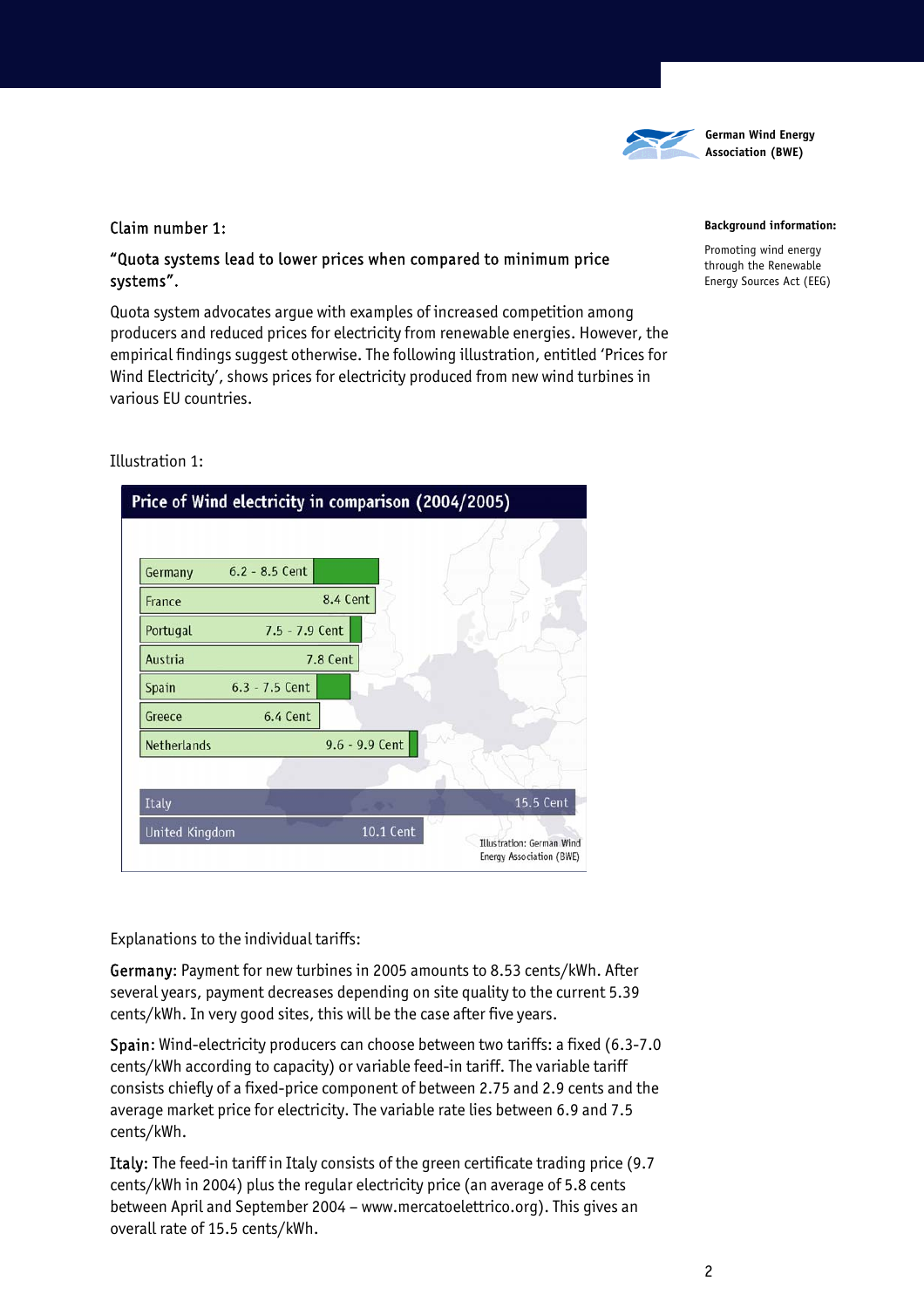

# Great Britain: The wind electricity rate consists of the green certificate trading price, tax exemption credits for renewable energy (Law on Climate Protection/Climate Change Levy – about 0.50 cents/kWh) and the market price for electricity. This gives an overall rate of roughly 10.1 cents/kWh (see www.nfpa.co.uk).

France: 8.36 cents for the first 5 years (from 2004); thereafter the price drops depending on the number of full load hours (0-2000 =  $8.38$  cents, 2000-2600 = 5.95 cents, 2600-3600 = 3.05 cents, as per official regulations from 2001), overall compensation period 5 years. This includes adjustments for inflation.

Portugal: Rates of between 7.5 and 7.9 cents over a fifteen-year period.

Austria: A tariff of 7.8 cents was paid across the board in 2004. However, 2005 should see a legal commitment to a minimum price.

Netherlands: The price for wind electricity consists of many components: a fixed government surcharge (MEP) plus tax exemption, plus surcharge gives an overall tariff of 9.6-9.9 cents. The fixed surcharge (MEP) is only granted, however, for 10 years or 18,000 full load hours. From July 2006, the rate will be 9.4-9.7 cents/kWh (degression) up to 20,000 full load hours.

Greece: 6.4 cents/kWh in 2004.

Currently, the prices paid for wind electricity in countries using the quota system are 15.5 cents/kWh in Italy and 10.1 cents/kWh in Great Britain. These prices are not lower but, in fact, far higher than the minimum prices paid in the other countries.

## Fundamentally, there are two reasons for this:

- The unstable and fluctuating green certificate and electricity prices due to developments in the market and meteorological factors lead to high risk surcharges with investors and banks. Consequently, considerably higher post-interest equity returns and shorter capital return periods will be sought.
- The green certificate price is determined by the marginal costs of the most expensive technology or the least favourable site which have to be used to comply with the quota.

A new study by the Cambridge–MIT Institute specifically explores price trends within the German minimum price system and the British quota model. The authors of the study draw the same conclusions; even taking into account the total running time of a given turbine and in spite of the better average wind conditions in the British Isles, costs for wind electricity in Germany are lower than those in Great Britain. The higher market risk for British wind investments does not lead to lower, but higher, prices (Butler, Neuhoff 2004).

## Claim number 2:

### **Background information:**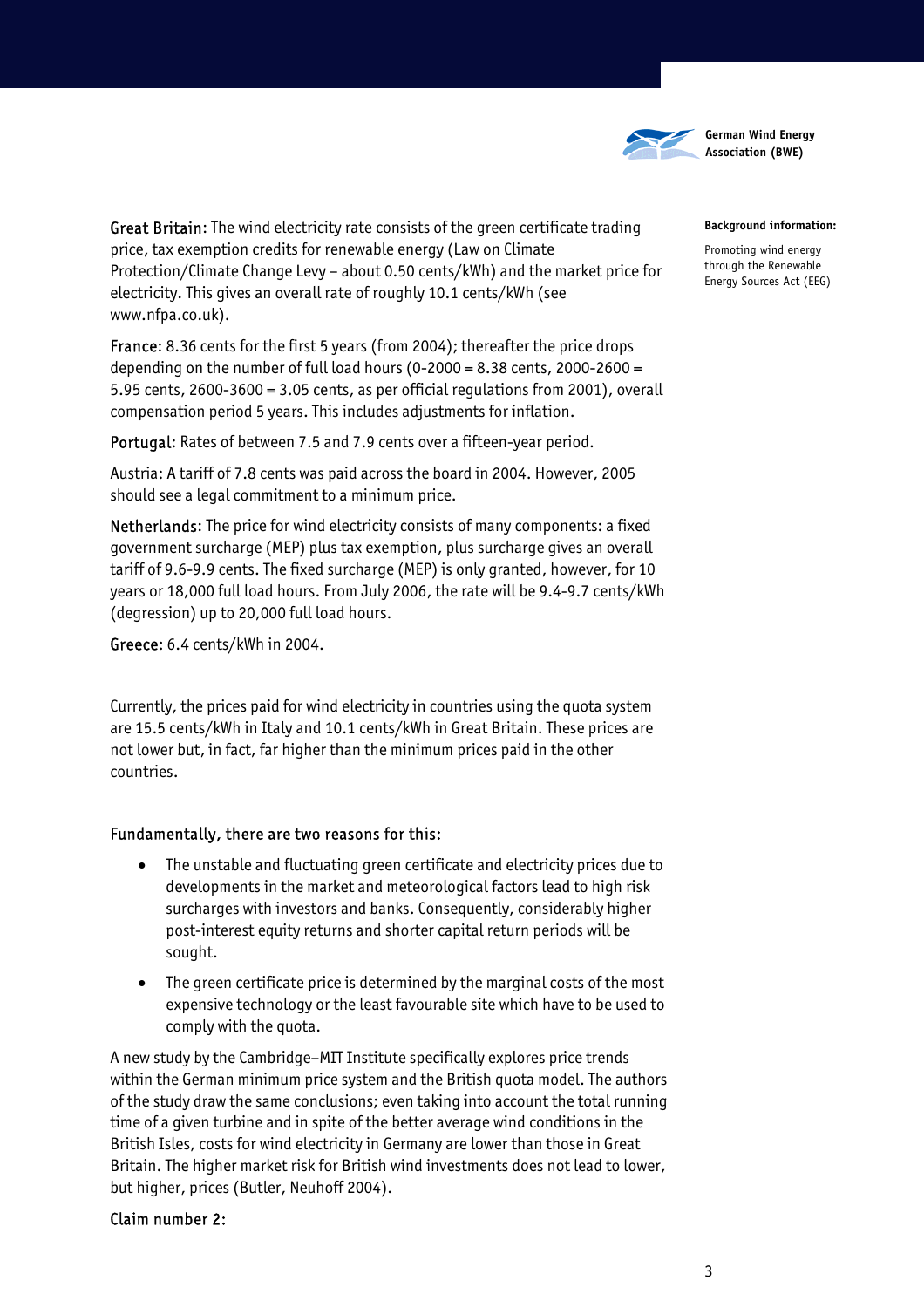

# "Quota systems lead to the achievement of precise objectives and provide security in terms of the share of renewable energies in the electricity market"

The quota system intends for a specified quantity of electricity from renewable energies to be generated at a specified point in time. However, in reality, this is not achieved. In 2002 a quota system with a green certificate trading model (Renewable Obligation Certificates) was introduced in Great Britain. Energy Supply Companies (ESCOs) are expected either to produce green electricity, purchase certificates or they can buy themselves out of their obligation, currently for a price of about 4.5 cents/kWh. By 2010, a power consumption rate of 10.4% from renewable energies is to be catered for, rising to 15.4% by 2015. In 2004 the quota was set at 4.3%, but it fell well short, achieving only 1.7%. The larger the number of companies that purchase themselves out of their obligation, the more the certificate trading prices increase; the money from the so-called buy out funds is distributed to the owners of ROCs.

The average ROC price in Great Britain is currently 4.61p/kWh, which corresponds to approximately 6.9 cents/kWh. Yet even in spite of this additional incentive, a real share of only seven to eight percent is anticipated in industrial circles by 2010.

### **Background information:**

Promoting wind energy through the Renewable Energy Sources Act (EEG)



### Illustration 2:

 $\overline{a}$ 

The reason for this is straightforward; neither investors nor bankers have an interest in reaching the target quota, let alone surpassing it. The consequence would be a crash in the green certificate price $^{11}$  due to excess supply and,

 $^{\text{\tiny{1}}}$  See, for example, "Renewable Obligation Certificate Prices to crash by 2007". PR Newswire Europe Ltd. 02.02.2004. Going on statements made by Platts, UK, there is prior warning that investments in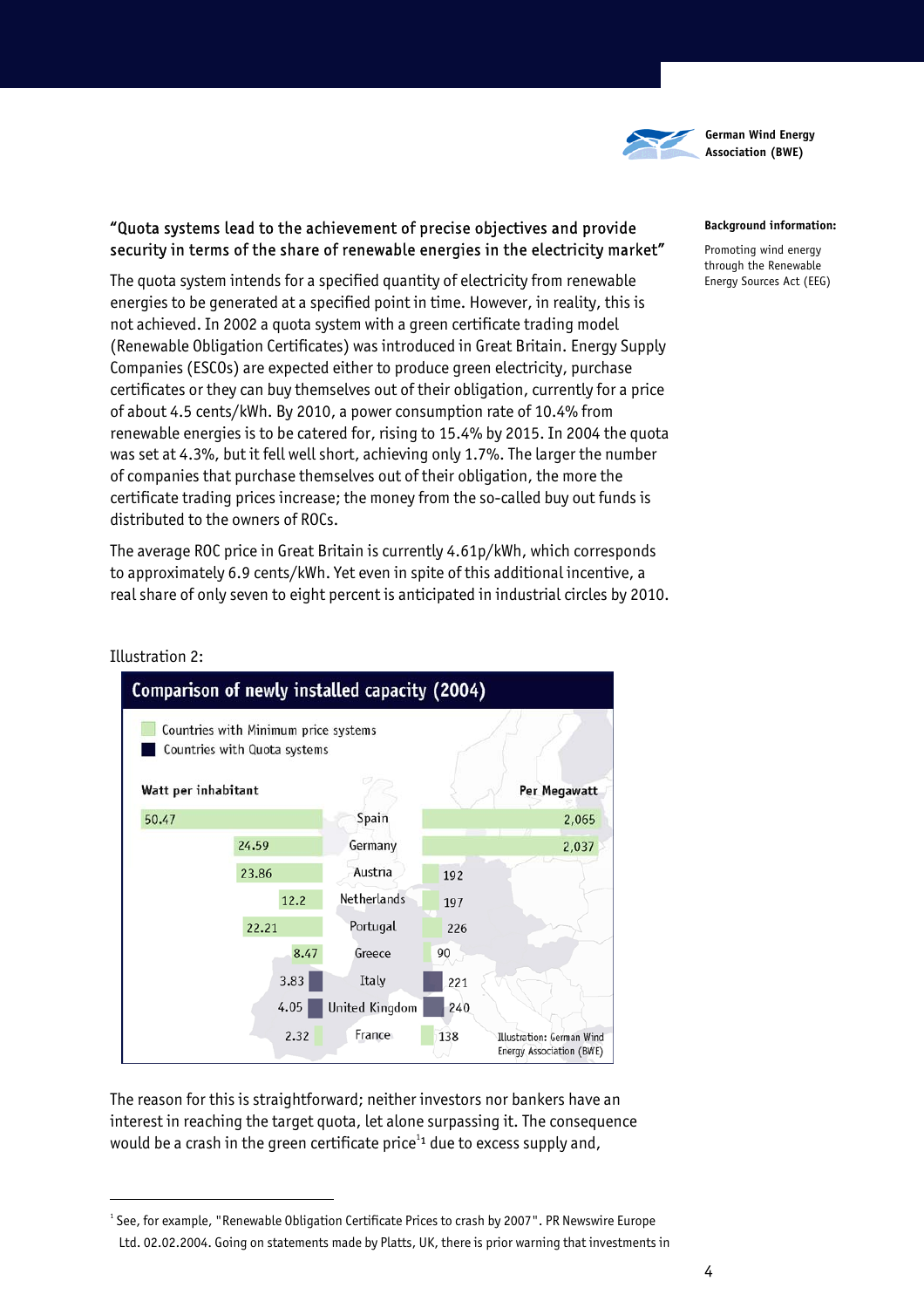

#### **Background information:**

Promoting wind energy through the Renewable Energy Sources Act (EEG)

therefore, a massive drop in revenue. Developments in Spain and Germany have been in exactly the opposite direction. In 2004, more than 70% of newly-installed wind energy capacity in Europe occurred in these two countries, each new installation having a capacity of above 2000 megawatts (see illustration: A Comparison of Newly-Installed Capacity). Even more interesting is new capacity per capita; countries using a minimum price system are streets ahead of those using a quota model.

### Claim number 3:

### "Quota systems prevent windfall gains"

As far as the minimum price system is concerned, possible windfall gains can be avoided by designing the respective system accordingly. The German Renewable Energy Sources Act is designed to prevent windfall gains. Firstly, it contains a differentiation according to varying site quality, in addition to declining payment rates. There was originally a yearly rate degression of 1.5% for new wind turbines, which rose to 2% from 2004. Furthermore, this is a nominal degression. As the Renewable Energy Sources Act does not provide for adjustments for inflation, there is a further real-term price degression of between 1.5 and 2% annually which, incidentally, also applies to all old turbines. The Renewable Energy Sources Act also stipulates regular revision of the payment and degression rates (every four years). For example, in August 2004, payment rates for wind electricity were also reduced on a one-off basis alongside the increased degression. The payment rate is also temporary.

Yet under the quota system, the certificate price is determined by the marginal costs of the most expensive technology or the least favourable site which have to be used to comply with the quota. To start with, the expansion of wind capacity will concentrate on the best onshore sites. If 'plan B' sites and even more expensive offshore technology need to be used in the foreseeable future in order to achieve the ambitious expansion targets, the green certificate price will be determined by the costs required for cost-effective operation at these locations. $^2$  As no payment rate differentiation is foreseen in the quota model, this automatically leads to massive windfall gains where better sites, more cost-effective technology and, in particular, written off old turbines are concerned. This can be summarised as: with comparable wind conditions, a specified quantity of electricity can be generated more cheaply using a differentiated minimum price system than by applying a quota model with a standardised price at any given time.

 $\overline{a}$ 

renewable energy could grind to a halt should the green certificate price collapse due to the target quota being reached.

 $2$  cf. Butler/Neuhoff, 2004. Page 11 et seqq.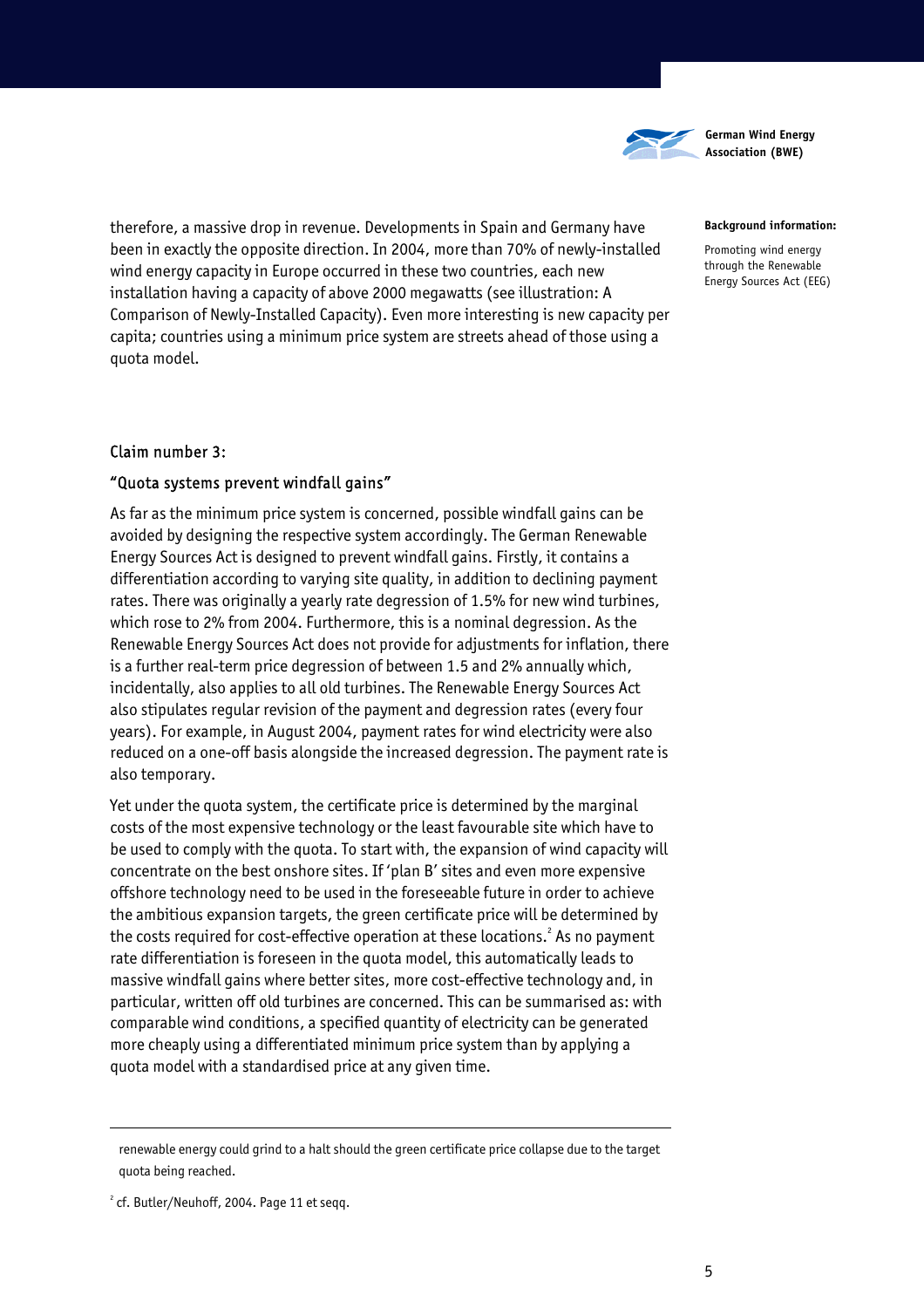

#### **Background information:**

Promoting wind energy through the Renewable Energy Sources Act (EEG)

Another negative effect of the quota system is also plain to see: the high revenue risk favours well-established energy providers over private, medium-sized or agricultural investors in renewable energies. Thanks to their equity, providers are not dependent on banks to help finance the projects, whose assistance, due to the insecure revenue situation, would only be procurable at a very high price.

There are far more opportunities to conclude internal long-term, advantageous electricity supply contracts with the companies' own wind parks. These opportunities are not offered to independent providers. The resulting decrease in range of players leads to oligopolistic and, therefore, price-increasing effects.

It can generally be stated that minimum price systems have largely contributed to developing national industries by creating long-term secured political frameworks. This leads to increased competition, accelerated technological development and job creation. Up until now, quota systems and similar bidding models have scarcely contributed to the development of local industry. Whereas leading wind turbine manufacturers and suppliers have output in Germany, Denmark and Spain, countries using a quota system, such as Great Britain, Italy and Sweden, have no production industry to speak of.

## Claim number 4:

 $\overline{a}$ 

# "A Europe-wide harmonised support scheme prevents this becoming an uneven playing field in a liberalised European energy market and leads to the best-suited sites being used."

Renewable energies made up a 14.8% share of European electricity consumption in 2003.<sup>3</sup> Without large hydropower, the 'new' renewable energies have a share of under 5%. The lion's share of the market is dominated by electricity generated from conventional energy sources (gas, coal, nuclear energy). The sector is far removed from real competitive structures. The same conclusion has been reached not just by studies on the European energy market, but by the European Commission too. In 2004, the then EU Energy Commissioner, Loyola de Palacio, singled out the ongoing monopoly structures and an increasing concentration within the market.<sup>4</sup> At present, two thirds of the former EU-15's market is controlled by three large Energy Supply Companies.<sup>5</sup> The main players in the European electricity market see their position threatened by liberalisation and new market participants. Therefore the right strategy would appear to be to promote competition with very special

<sup>&</sup>lt;sup>3</sup> EurObserv'ER, 2004 European Barometer of Renewables.

<sup>4</sup> "Much work still has to be done to deal with the dominant and even monopolistic positions of the incumbent operators and investments will be needed to guarantee the interoperability of grids and networks, interconnection and an adequate level of capabilities and infrastructure." Loyola de Palacio, 13.10.2004, quote from Kjaer/Schäfer 2004, p. 2.

 $5$  DGTREN Draft Working Paper Third benchmarking report on the implementation of the internal electricity and gas market, Commission of the European Communities, Brussels, 1.3.2004.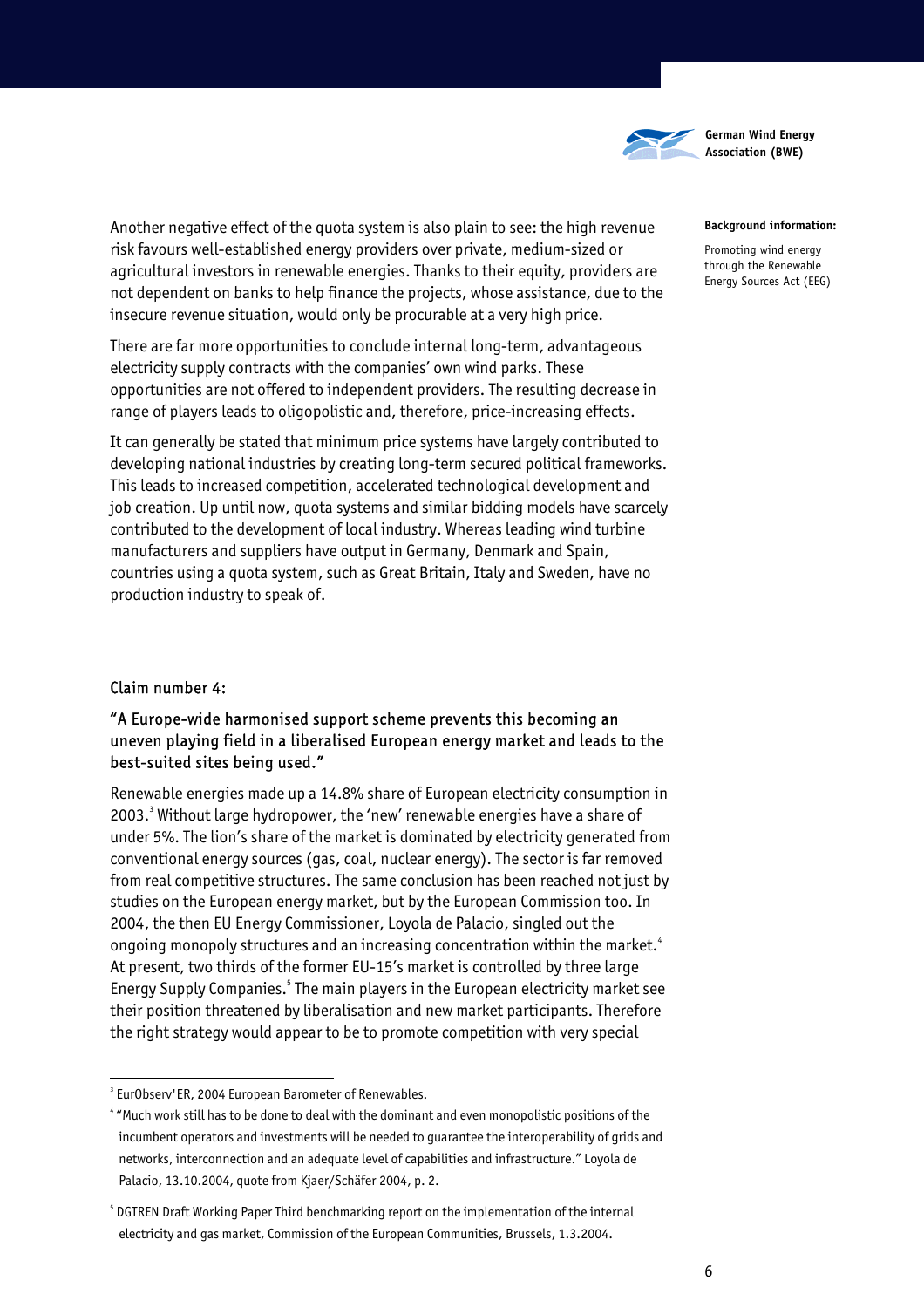

emphasis on a thus far not dominant yet constantly growing sector: the renewable energy market.

In recent years, the prices for electricity generated from renewable energy sources have come down considerably $^{\circ}$  and will decrease further in the future thanks to new technological innovations. Gradually, renewable energies will adjust to the competition in liberalised markets. However, a precondition for this is that real, effective, fair competition should be possible in the conventional market sector. As long as this is not provided for, it is still premature to realistically call for competition in the renewable energy market.<sup>7</sup>

A further argument is the plea to exploit the best sites within Europe by introducing a quota model. Going by the green certificate trading logic, future growth could only occur in locations with the best wind conditions (such as the British and French coasts). However, one of the presuppositions for this type of distributed utilization of resources is for electricity produced far from the centres of consumption to be able to be transported to those centres. Such comprehensive expansion of the European grid is not to be seen in any proposals. Implementation periods of ten years or more are anticipated just for short new power-lines for the German power grid. Furthermore, there is no equal tax treatment for electricity generated from renewable energy sources. Yet without harmonising energy taxes for the production and consumption of electricity generated from renewable energy sources, misallocations and windfall gains are bound to occur.

In this regard, there is also the risk that the quota systems will contribute to renewable energy having trouble being accepted due to its concentration at a limited number of sites within Europe. Social and political support for renewable energy could also possibly wane in countries with fewer good resources. Expansion over a wide area, on the other hand, brings with it acceptance and equal distribution of the advantages arising from decentralised energy use with regional added value.

#### **Background information:**

Promoting wind energy through the Renewable Energy Sources Act (EEG)

 $\overline{a}$ 

<sup>&</sup>lt;sup>6</sup> Prices for German wind electricity have, for example, fallen by 60% since 1990<br><sup>7</sup> Fexan applysis of the basis canditions within the European approxy market in to

 $\frac{7}{1}$  For an analysis of the basic conditions within the European energy market in terms of the current state of competition, see, for example, Kjaer/Schäfer 2004.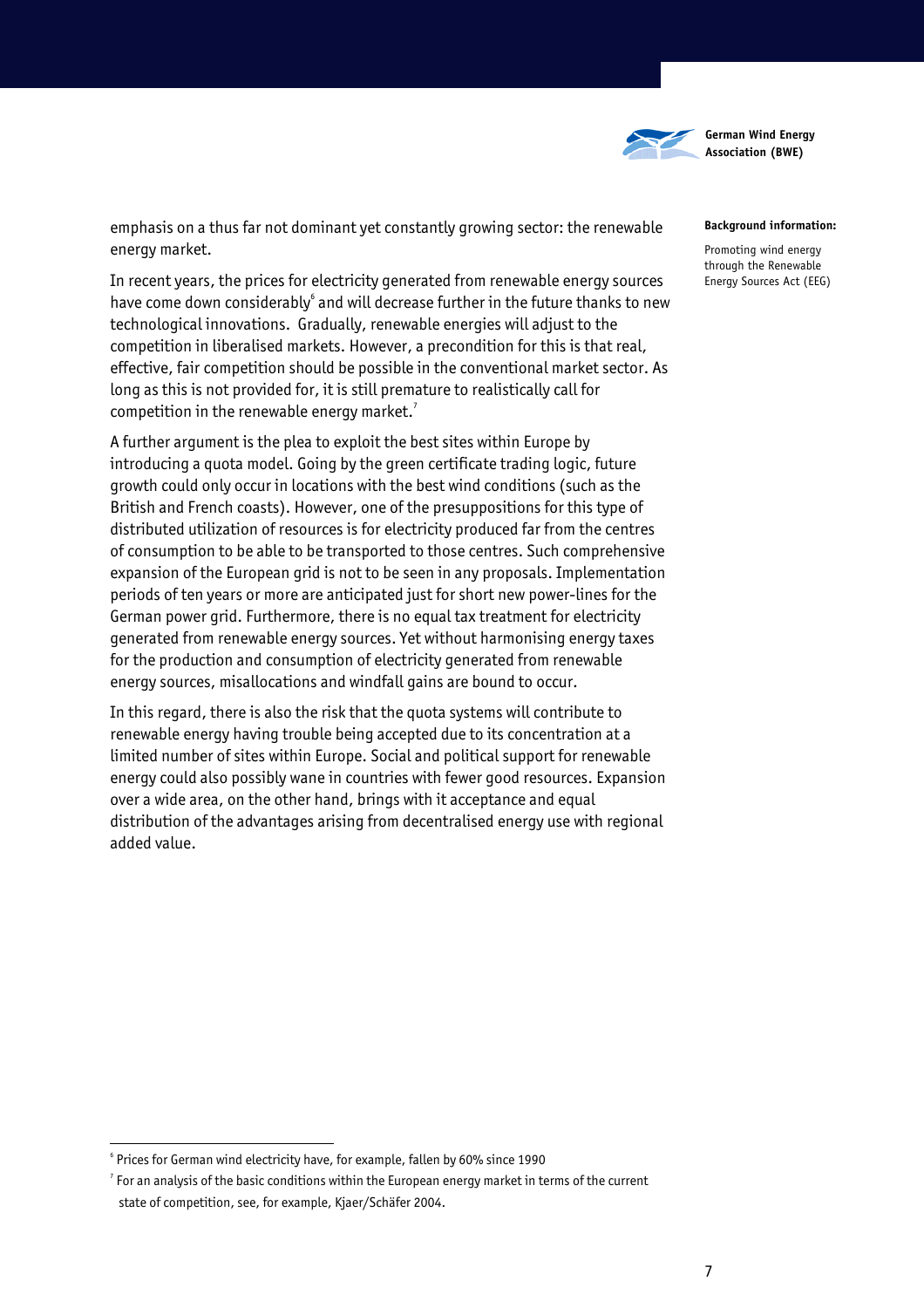

### Summary

### Minimum price systems are successful and efficient

- They guarantee effective expansion.
- They lead to lower prices than do quota systems.
- They avoid windfall gains.
- They give small and medium-sized businesses the same opportunities.

### Quota systems are ineffective and expensive

- Expansion falls far short of its targets.
- Prices for wind electricity are considerably higher than in countries with a minimum price system.
- They cause sizeable windfall gains.
- Small and medium-sized businesses are structurally disadvantaged.
- Up until now no large independent industrial sector has emerged in these countries for the manufacture of renewable energies.
- They jeopardise acceptance of renewable energy.

The minimum price system has enhanced the development of renewable energies most successfully. These systems are flexible in design and changes in technology and the market can be taken into consideration. Small and medium-sized businesses are not disadvantaged. These companies compete among themselves and therefore are interested in improving their efficiency. Furthermore, making legal adjustments can increase efficiency. The transaction costs are low and the financing mechanisms are easily implemented.

In contrast quota systems involve huge insecurities for producers of regenerative electricity; for the most part, small and medium-sized companies cannot bear the high investment risk because of the long-term framework conditions. Up until now such models to promote renewable energies have been implemented in various designs and in a host of countries. One noticeable fact is that up until now no large independent industrial sector has emerged in these countries for the manufacture of renewable energies and to ensure their professional application. However, in the long term this is indispensable if further development of technology and tapping the full cost reduction potential by increasing efficiency and performance are to be achieved. The costs for wind power in the countries using a quota system are currently higher than those in countries that use the minimum price system.

### **Background information:**